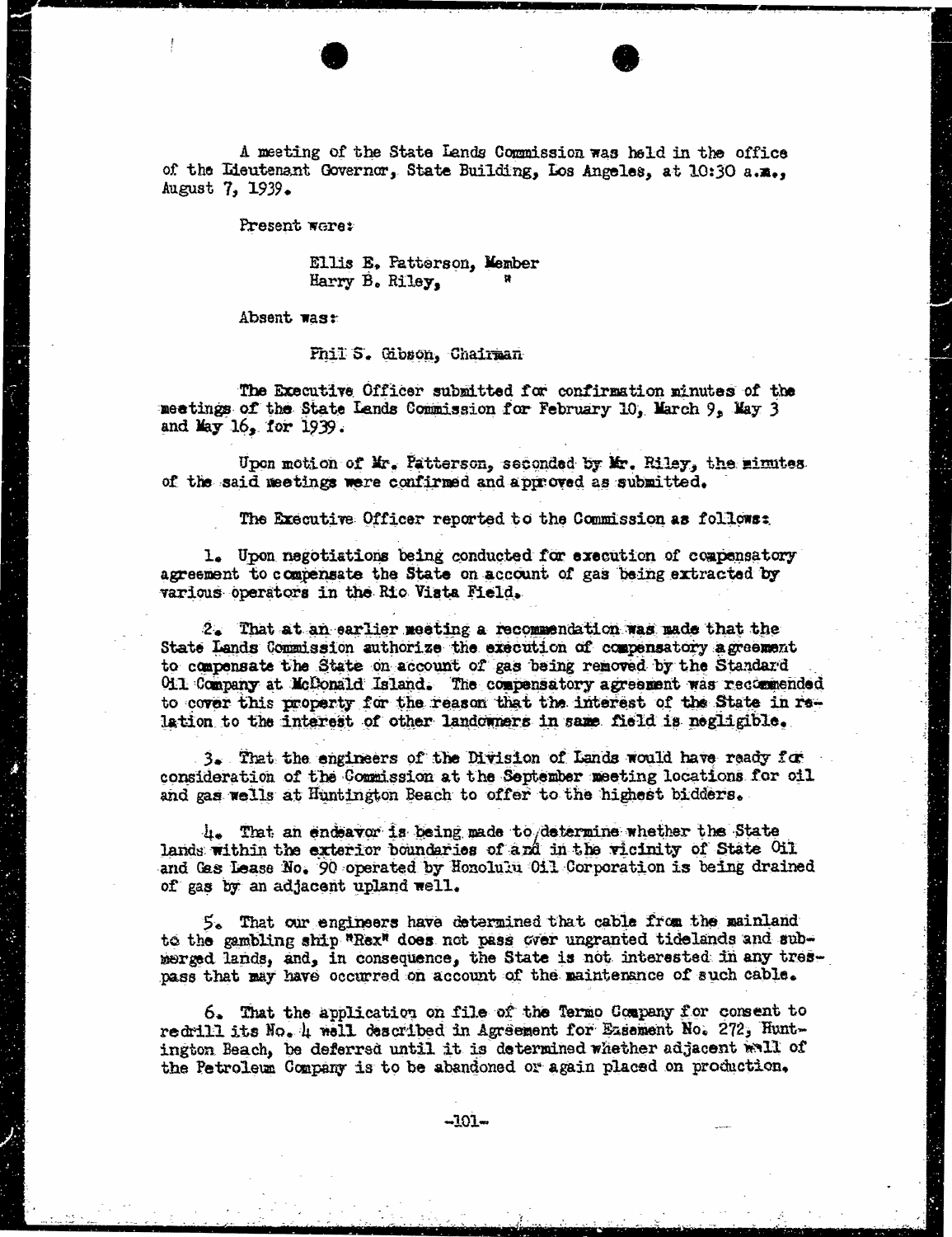7. That the request to offer Section 36, T. 31 S., R. 21 Es. M.D.M., San Luis Obispo County, for the extraction of oil and gas to the highest bidder be deferred since it does not appear that this section of State land is now being drained or is likely to be drained.

8. That applications have been received from a number of operators at Huntington Beach to allow them some means of credit for the periods their wells are closed in observance of voluntary curtailment. The form of the Agreement used there in 1933 permits a credit only when curtailment is conducted pursuant to a conservation law of the State or Federal Government or shut down because of mechanical difficulty. Due to the imminence of the effectiveness of the State Oil and Gas Conservation Act, it is recommended that no action be taken upon this, at least until this act has become effective on September 19, 1939, or the People have declined to approve it.

9. That in an effort to determine the line of ordinary high water mark adjacent to property of the late Will Rogers at Santa Monica, arrangements have been made for representatives of the Estate of Will Rogers, deceased, to present their maps and other information, to our Consulting Sea Coast Engineer, who will make a report to the State Lands Comadssion of his findings.

The foregoing report of the Executive Officer was approved and ordered filed.

Upon motion of Mr. Riley, seconded by Mr. Patterson, by resolution adopted by unanimous vote, the Executive Officer was authorized and directed to perform the acts, and his acts were approved and confirmed, as followat

1. Substitution of operators in Agreement for Easement Nos. 308 and 327, Herabington Beach.

2. Plans to construct two groins at Sandyland under Application No. 19 of George W. Clyde, et al. and approval of plans for the construction of groins at Sandyland, Santa Barbara County, under Application No. 51 of C.K. G. Billings.

3. Issuance of Certificate of Purchase Nos. 14143, 1lil, in the names of A. W. Tindall and Mrs. Della S. Lindley, for 1.96 and 86.60 acres of lieu land, respectively.

4. Refund indemnity certificate No. 277 for refund to Gus F. Eilers of \$400.00.

5. Relaxation in demand upon lessse of State Mineral Lease No. 266.

6. Withdrawal of applications of State to the Federal Goverment whereby certain Federal lands would have been acquired for sale to Robert Hays, and to Mesars. Lawson and Engels, and authorized the refund of any moneys held by the State which may be lawfully refunded to the respective parties. The action was taken because of the lack of State authority to transfer lands of the State to the Federal Government which would constitute the basis for selection of the lands for the applicants.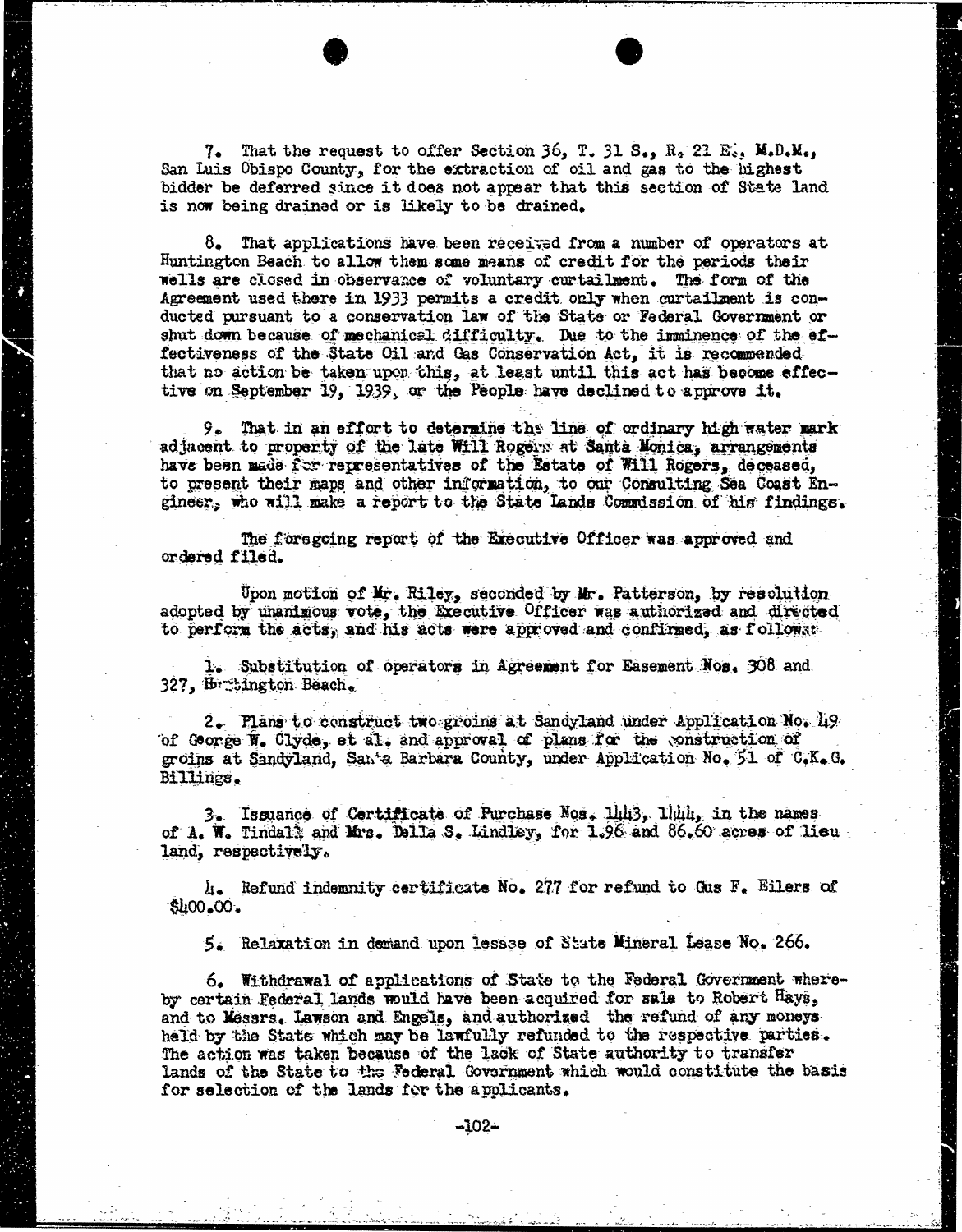7. Investigation be conducted todetermine the reason for refusal of J. H. Jackson to vacate certain State lands in San Inis Obispo County, for which application has been made to lease by J. H. Jackson and Ernest Vollmer, the latter of San Luis Obispo.

8. Execution of certificates to the Governor requesting him to exe-<br>cute three patents, as follows:

18031 in the name of F. H. Davis<br>ho6 =  $n = n - n$  R. S. Rodnar " R. S. Rodman 407 " Yolo Water and Power Company

9. Issuance of certificate of purchase and patent to the Metropolitan Water District under Chapter 507, Statutes of 1933, of 960.91 acres in Five ersice County at the statutory rate of \$1.00 per acre.

10. Cancellation of lessees in Fish Canyon, who are delinquent in rental for a period of six months or more.

ll: Sale of Lots 6 and 7, Block 4, Delhi State Land Eactlament, to Im. Is Hanley, et ux., for the sum of \$60.00 and directed deed he executed upon behalf of State and delivered to grantee, and refused to grant lease of Block 33, Delhi Toimsite, to Roy Dameron, on the ground that he is already indebted to the State.

12. Euployment of Florence Freeman, Intermediate Stenographer-Clerk, upon behalf of the State Lands Commission, and her transfer to office of the Lt. Governor, for period of two months commencing at noon July 26, 1939, and empowered the Executive Officer to execute agreement to effect such transfer.

13. With the approval of the Attorney General to accept the sum of  $\sharp\mu_2$ 000.00 from the Texas Company or Texas Corporation in settlement of any claim which the State may have against it on account of the Bestmi Corporation having sold oil and gas produced from Bestmi No. 1 well which was found to be trespassing upon lands of the Stateat Huntington Beach, and further authorized the Executive Officer with the approval of the Attorney General to take further action against the remaining defendants and endeavor to collect the balance due the State.

14. No immediate action be taken to collect delinquent rentals from Natural Soda Products Company, holder of State Mineral Lease No. 605, in the sum of \$1,000.75 Great Western Electro-Chemical Company, State Mineral the sum of [\\$1,000.75](https://1,000.75) Great Western Electro-Chemical Company, State Mineral Lease No. 604, in the sum of \$94.00, J. E. McClellan, State Mineral Lease No. 635, in the sum of \$154.00 and J. E. McClellan, State Mineral Lease No. 661, in the sum of \$18.94.

15. Execute agreement with the Division of Highways for placing of certain tablets between Santa Monica Canyon and the City of Ventura in collaboration with the U.S.C. & G.S. for the sum of \$300.00.

16. Application to the Federal Communications Commission for assignment of an experimental radio frequency for the purpose of radio telephone in triangulation work, at no expense to the State.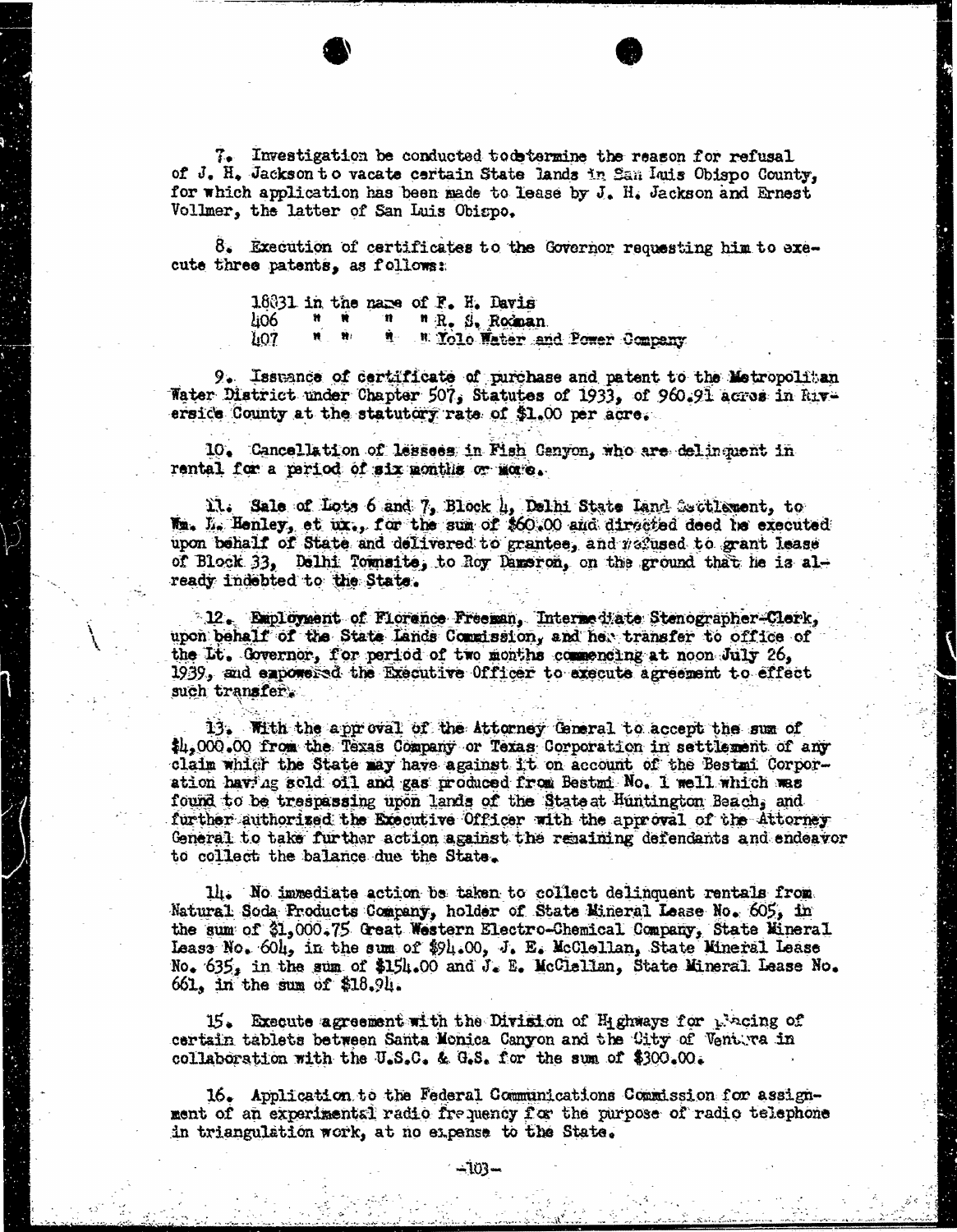17. Apply to the Attorney General for an opinion to determine whether the State Lands Commission has liability for charges authorized by Section by Section 695 of the Political Code.

18. Issuance of leases to Russell R. Travis and Chas. W. Henderson at Vidal Junction, California, for a period of two years at \$5.00 each per year, with the limitation that no spirituous liquors or wines be kept upon the premises or served.

19. Publication of notice for bids to lease certain lands of the State in San Bernardino County described as  $E_2^1$  of SE<sub>4</sub> of Section 16, T. 3 S., R. 10 E., S.B.M., for production of gold.

20. Assignment of Fish Canyon Lease No. 632 and assignment of State Mineral Prospecting Permit No. 391.

21. Reduction of rental per acre from 10 cents to 5 cents of Section 16, T. 39 N., R. 12 E., Modoc County, California, which had been offered to Victor Christensen, Idkely; California.

22. Sign consent to Director of Finance to execute easement to America Mines, Inc., for a period of 12 years, upon annual payments of \$100.00, for the purpose of drilling and maintaining, a water well, and producing water therefrom, for domestic and industrial uses of the grantee.

23. Writing off of accounts at Delhi State Land Settlement to the persons and in the amounts, as follows:

| R. F. Waters | تنم    | 31.54              |
|--------------|--------|--------------------|
| W. B. Powers | ÷      | $\mu_{\bullet}$ 00 |
| Geo. Allard  | æ.     | 10,00              |
| Lewis Allen  | المنقد | 18.33              |

24. Request to Director of Finance to execute easement upon Lot 91-K of Delhi State Land Settlement, to Pacific Telephone and Telegraph Company, for substitution of one location for another location, subject, however, to the requirement that the grantee remove the pole upon demand of the State or its successors.

25. Payment of the sum of \$17.71 to the Sacramento-San Joaquin Drainage District, on account of assessment levied in 1915 against lands acquired by the State now known as Decker or Horse Shoe Island, Solano County, upon condition that it is finally determined that such lands are under the jurisdiction of the State Lands Commission.

26. Transfer of the sum of \$[70,000.00](https://70,000.00) from the State Lands Act Fund to the General Fund and State Park Maintenance and Acquisition Fund in percents of 70 and 30.

27. Employments herstofore made, as follows:

a. Kathryn Hart, Intermediate Account Clerk - \$110

- b. Joseph W. Kean, Jr. Petroleum Engineering Aid \$120 c. F. F. Davis,  $\frac{n}{n}$  \$120
- 
- $d_e$  C. L. Moore, Oil Gauger \$150
- W. V. Brady, Associate Civil Engineer \$215

-104-